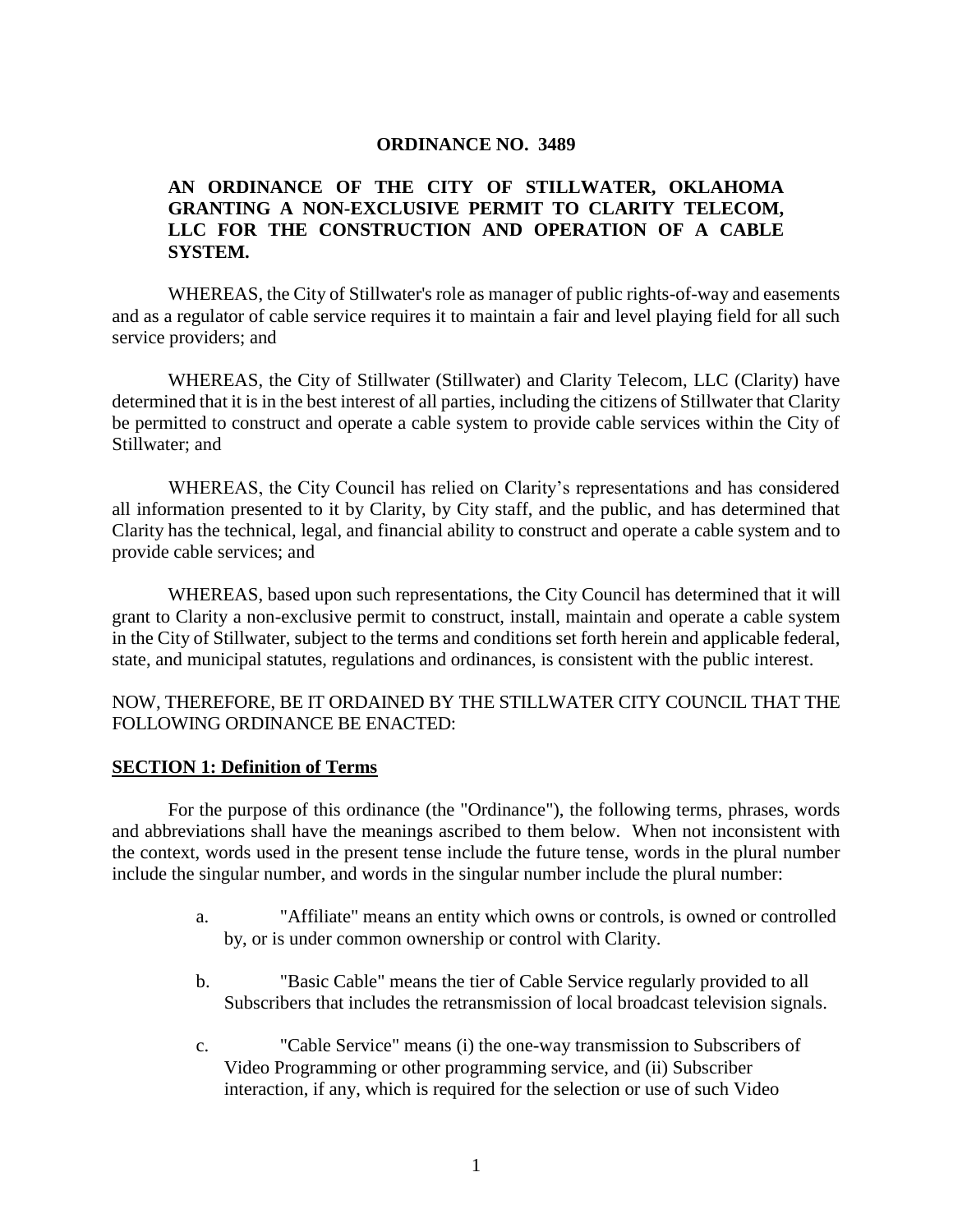Programming or other programming service.

- d. "Cable System" means a facility, consisting of a set of closed transmission paths and associated signal generation, reception, and control equipment or other equipment that is designed to provide Cable Service or other service to Subscribers.
- e. "FCC" means Federal Communications Commission, or successor governmental entity thereto.
- f. "Permit" means the initial authorization, or renewal thereof, issued by the City of Stillwater whether such authorization is designated as a franchise, permit, license, resolution, contract, certificate, or otherwise, which authorizes construction and operation of the Cable System for the purpose of offering Cable Service or other service to Subscribers.
- g. "Person" means an individual, partnership, association, joint stock company, trust corporation, or governmental entity.
- h. "Public Ways" means the surface of, and the space above and below, any public street, highway, freeway, bridge, land path, alley, court, boulevard, sidewalk, parkway, way, lane, public way, drive, circle, or other public right-ofway, including, but not limited to, public utility easements, dedicated utility strips, or rights-of-way dedicated for compatible uses and any temporary or permanent fixtures or improvements located thereon now or hereafter held by Stillwater in the Service Area which shall entitle Stillwater and Clarity to the use thereof for the purpose of installing, operating, repairing, and maintaining the Cable System. "Public Ways" also means any easement now or hereafter held by Stillwater within the Service Area for the purpose of public travel, or for utility or public service use dedicated for compatible uses, and shall include other easements or rights-of-way as shall within their proper use and meaning entitle Stillwater and Clarity to the use thereof for the purposes of installing or transmitting Clarity's Cable Service or other service over poles, wires, cables, conductors, ducts, conduits, vaults, manholes, pedestals, amplifiers, appliances, attachments, and other related property or equipment as may be necessary or appurtenant to the Cable System. This term does not include any right-of-way, easement, or similar grant dedicated to Stillwater or any other franchisee, permit or license holder operating within the City of Stillwater, for a singular, specific, express, exclusive, or limited purpose.
- i. "Service Area" means the present municipal boundaries of the City of Stillwater, Oklahoma and all areas annexed into the City of Stillwater, Oklahoma in the future.
- j. "Stillwater" means the City of Stillwater, Oklahoma, a municipal corporation.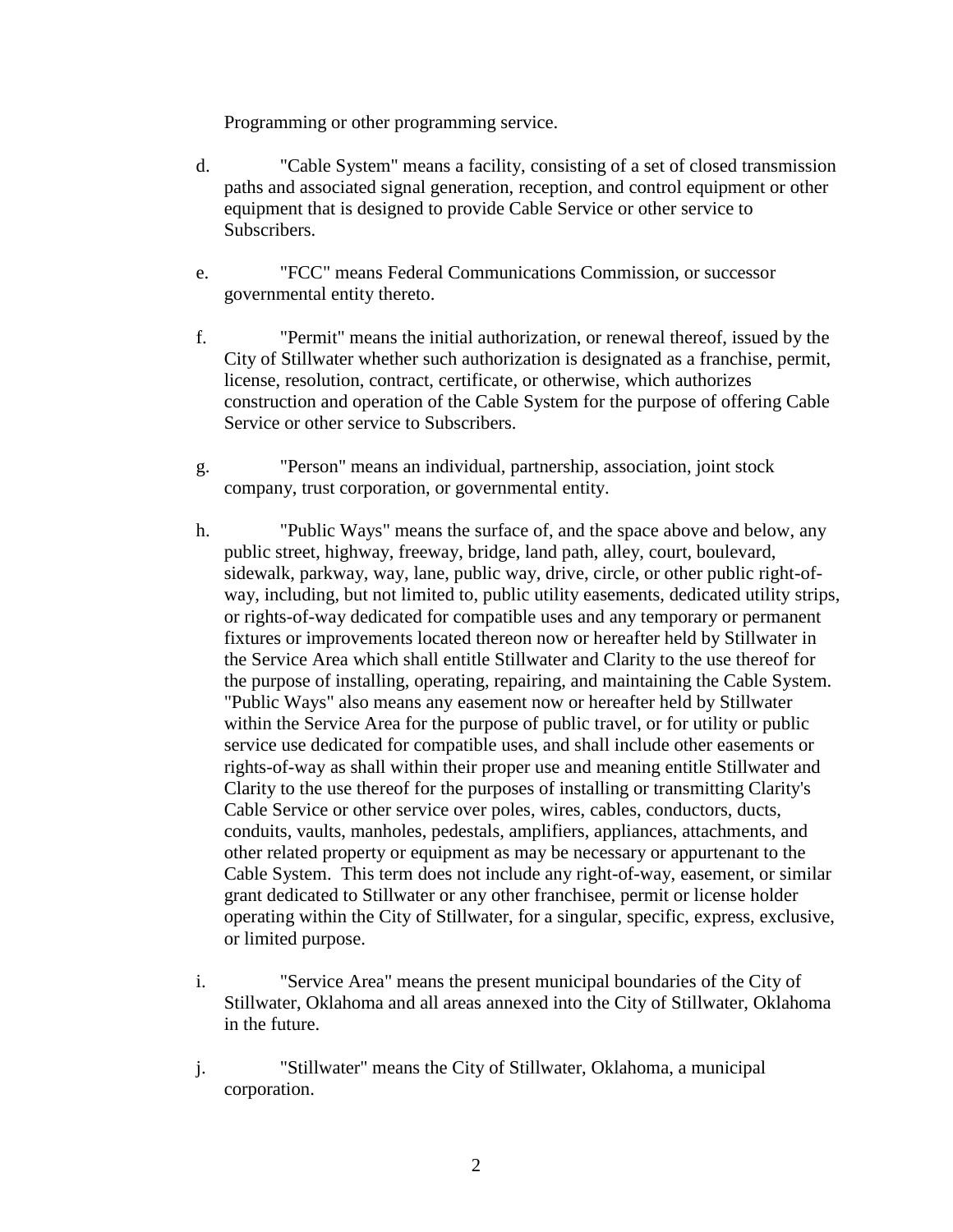- k. "Subscriber" means a user of the Cable System who lawfully receives Cable Service with Clarity's express permission.
- l. "Clarity" means Clarity Telecom, LLC, or the lawful successor, transferee, or assignee thereof.
- m. "Video Programming" means programming provided by, or generally considered comparable to programming provided by, a television broadcast station.

## **SECTION 2: Grant of Permit**

**2.1 Grant**. Stillwater hereby grants to Clarity a nonexclusive Permit which authorizes Clarity to construct and operate a Cable System and offer Cable Service and other service in, along, among, upon, across, above, over, under, or in any manner connected with Public Ways within the Service Area and for that purpose to erect, install, construct, repair, replace, reconstruct, maintain, or retain in, on, over, under, upon, across, or along any Public Ways and all extensions thereof and additions thereto, such poles, wires, cables, conductors, ducts, conduits, vaults, manholes, pedestals, amplifiers, appliances, attachments, and other related property or equipment as may be necessary or appurtenant to the Cable System. Nothing in this Permit shall be construed to prohibit Clarity from offering any service over its Cable System that is not prohibited by applicable law.

**2.2 Term.** The Permit granted pursuant to this Ordinance shall be for a term of ten (10) years from the passed and adopted date of the Permit unless otherwise lawfully terminated in accordance with the terms of this Ordinance.

**2.3 Acceptance**. Clarity shall accept the Permit granted pursuant hereto by signing this Ordinance and filing same with the City Clerk within sixty (60) days after the passage and final adoption of this Ordinance.

**2.4 Favored Nations**. In the event Stillwater enters into or has entered into a Permit with any Person other than Clarity to enter into Stillwater's Public Ways for the purpose of constructing or operating a Cable System or providing Cable Service or video service to any part of the Service Area, the material provisions thereof shall be reasonably comparable to those contained herein, in order that one operator not be granted an unfair competitive advantage over another, and to provide all parties equal protection under the law.

If another provider of Cable Services, video services or other television services utilizing any system or technology requiring use of the Public Ways in the Service Area, is lawfully authorized by any governmental entity or otherwise exempt from obtaining a franchise to provide such services Stillwater hereby agrees that, upon a request from Clarity, as a matter of law, Clarity's Permit will be modified within thirty (30) days of the granting of such authorization or exemption for the purpose of establishing the same terms and conditions as such person(s) on a competitively neutral basis. Except as specifically provided in this paragraph, neither party shall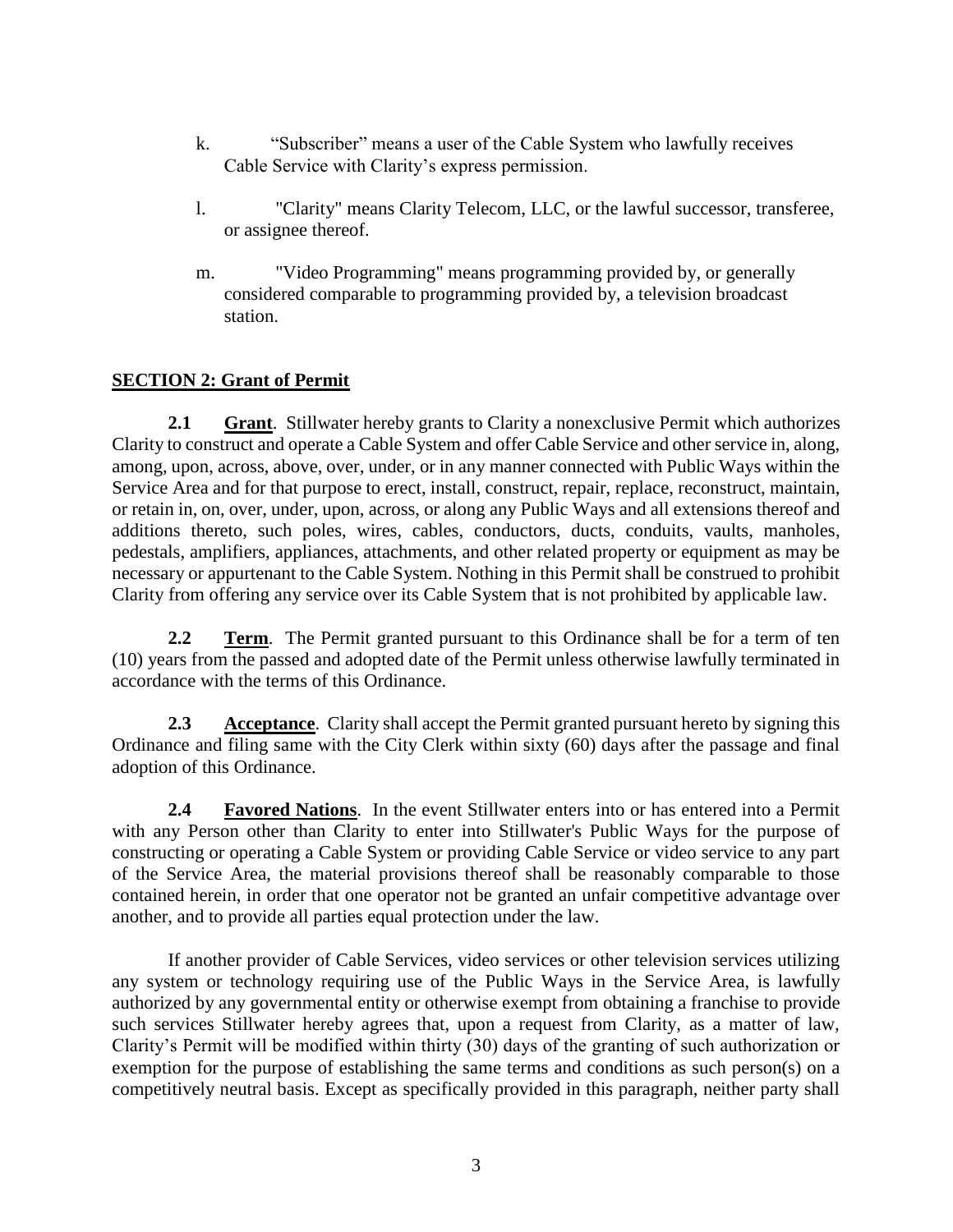be permitted to take any unilateral action that materially changes the explicit mutual promises and covenants contained in this Permit, and any changes, modifications or amendments to this Permit must be made in writing signed by the parties.

**2.5 Change of law**. In the event the federal, state or local law, rules or regulations are amended, modified or created that have the effect of modifying the terms and conditions of this Permit during the Term or any extension thereof, Clarity has the sole option to terminate this Permit upon ninety (90) days notice to Stillwater. Nothing in this Permit shall be construed to impair the right of Clarity to terminate this Permit and, at Clarity's option, negotiate a renewal or replacement franchise, license, consent, certificate or other authorization with any appropriate government entity (such as the State of Oklahoma). To the extent that Clarity obtains an authorization to operate a network and serve customers under applicable laws in lieu of this Permit, Clarity shall have the right to terminate this Permit upon 90 days prior written notice to Stillwater.

**2.6 Renewal of Permit.** Prior to the end of the Permit term, Stillwater and Clarity agree to enter into good faith negotiations regarding the renewal, modification, and/or extension of this Permit.

# **SECTION 3: Standards of Service**

**3.1 Conditions of Street Occupancy**. All transmission and distribution structures, poles, other lines, and equipment installed or erected by Clarity pursuant to the terms hereof shall be located so as to cause a minimum of interference with the proper use of Public Ways and with the rights and reasonable convenience of property owners who own property that adjoins any of such Public Ways. Clarity shall comply with all right-of-way and easement management ordinances and/or regulations enacted by Stillwater, including such ordinances and/or regulations enacted after the effective date of this Permit.

**3.2 Restoration of Public Ways**. If during the course of Clarity's construction, operation, or maintenance of the Cable System there occurs a disturbance of any Public Ways by Clarity, it shall, at its expense, replace and restore such Public Ways to a condition reasonably comparable to the condition of the Public Ways existing immediately prior to such disturbance.

**3.3 Relocation at Request of Permitting Authority**. Upon its receipt of reasonable advance notice, Clarity shall, at its own expense, protect, support, temporarily disconnect, relocate in the Public Ways, or remove from the Public Ways, any property of Clarity when lawfully required by Stillwater by reason of traffic conditions, public safety, street abandonment, freeway and street construction, change or establishment of street grade, installation of sewers, drains, gas or water pipes, or any other type of structures or improvements by; Stillwater; but, Clarity shall in all cases have the right of abandonment of its property. If public funds are available to any company using such street, easement, or right of way for the purpose of defraying the cost of any of the foregoing, such funds shall also be made available to Clarity.

**3.4 Relocation at Request of Third Party**. Clarity shall, on the request of any Person holding a building moving permit issued by, Stillwater, temporarily raise or lower its wires to permit the moving of such building, provided: (a) the expense of such temporary raising or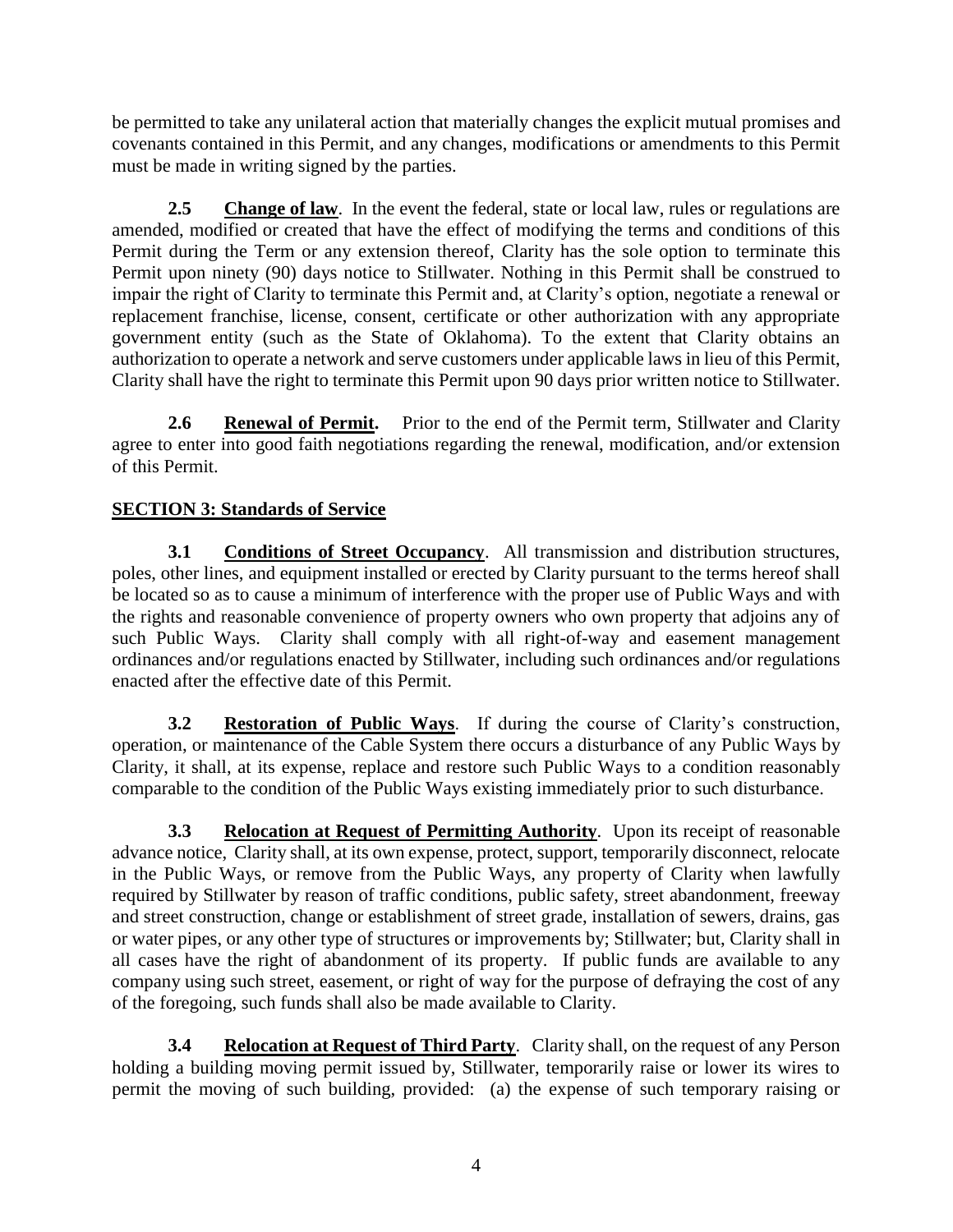lowering of wires is paid by such Person, including, if required by Clarity, making such payment in advance; and (b) Clarity is given not fewer than ten (10) business days advance written notice to arrange for such temporary wire changes.

**3.5 Trimming of Trees and Shrubbery**. Clarity shall have the authority to trim trees or other natural growth overhanging any of its Cable System in the Service Area so as to prevent branches from coming in contact with Clarity wires, cables, or other equipment. Clarity shall reasonably compensate Stillwater or property owner for any damages caused by such trimming.

**3.6 Safety Requirements**. Construction, installation, and maintenance of the Cable System shall be performed in an orderly and workmanlike manner. All such work shall be performed in substantial accordance with applicable FCC or other federal, state, and local regulations. The Cable System shall not unreasonably endanger or interfere with the safety of persons or property in the Service Area.

**3.7 Aerial and Underground Construction**. In those areas of the Service Area where all of the transmission or distribution facilities of the respective public utilities providing telephone communications and electric services are underground, Clarity likewise shall construct, operate, and maintain all of its transmission and distribution facilities underground; provided that such facilities are actually capable of receiving Clarity's cable and other equipment without technical degradation of the Cable System's signal quality. In those areas of the Service Area where the transmission or distribution facilities of the respective public utilities providing telephone communications and electric services are both aerial and underground, Clarity shall have the sole discretion to construct, operate, and maintain all of its transmission and distribution facilities, or any part thereof, aerially or underground. Nothing contained in this Section 3.7 shall require Clarity to construct, operate, and maintain underground any ground-mounted appurtenances such as subscriber taps, line extenders, system passive devices (splitters, directional couplers), amplifiers, power supplies, pedestals, or other related equipment. Notwithstanding anything to the contrary contained in this Section 3.7, in the event that all of the transmission or distribution facilities of the respective public utilities providing telephone communications and electric services are placed underground after the effective date of this Ordinance, Clarity shall only be required to construct, operate, and maintain all of its transmission and distribution facilities underground if it is given reasonable notice and access to the public utilities' facilities at the time that such are placed underground.

**3.8 Subscriber Charges for Extensions of Service**. No Subscriber shall be refused service arbitrarily. However, for unusual circumstances, such as a Subscriber's request to locate his cable drop underground, or the existence of more than one hundred fifty (150) feet of distance from Clarity's distribution cable to the individual's connection point for Cable Service, the Cable Service may be made available on the basis of a capital contribution in aid of construction, including cost of material, labor, and easements. Potential subscribers shall bear the costs of the construction and other costs on a *pro rata* basis. Clarity may require payment in advance of the capital contribution in aid of construction borne by such potential subscribers.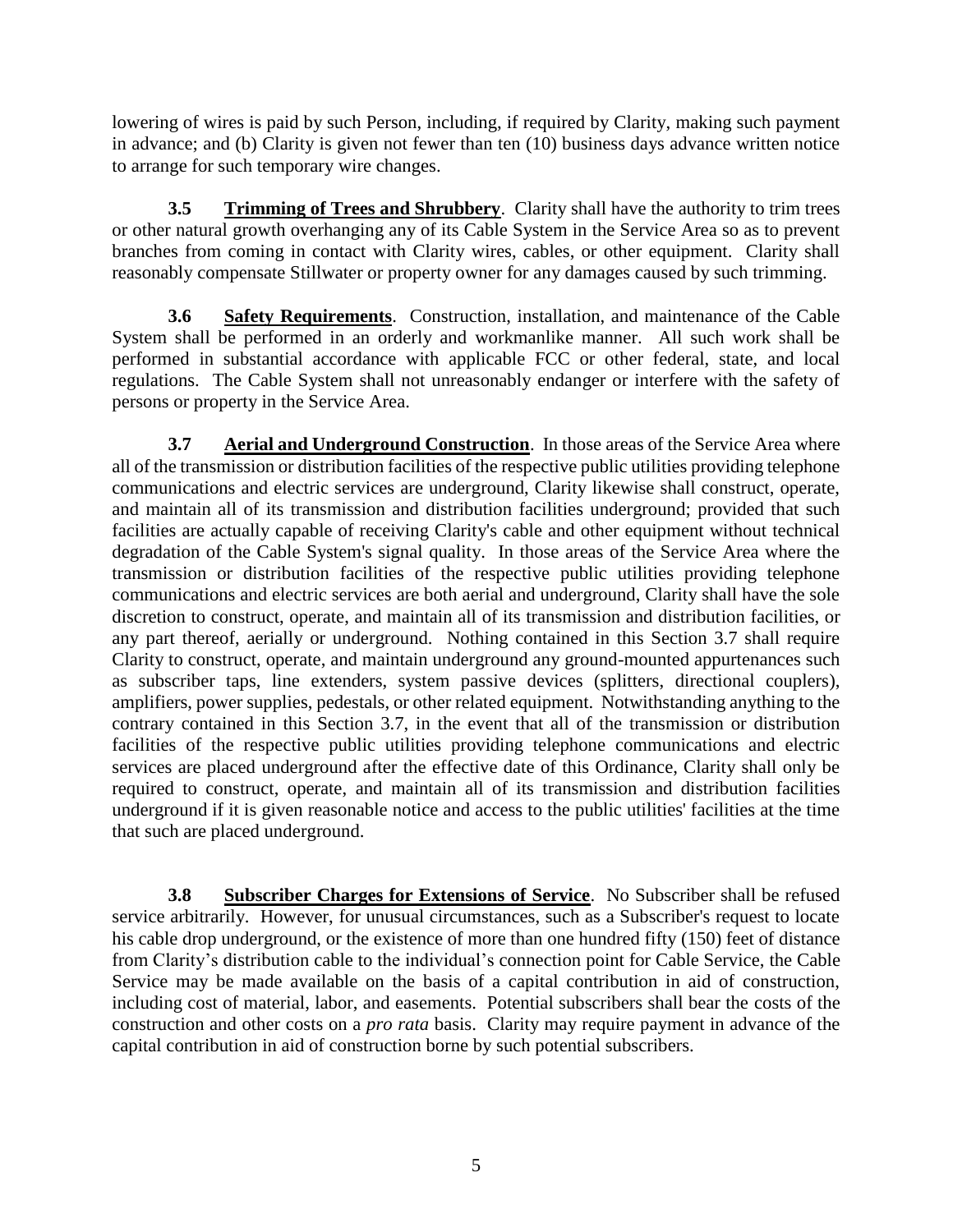**3.9 Pole Attachments.** Utility poles owned by Stillwater or an affiliated entity shall be available for use by Clarity. Clarity shall pay Stillwater at the rates set forth in the Stillwater Utilities Authority Pole Attachment Licensing Agreement between the parties.

## **SECTION 4: Regulation by Permitting Authority**

**4.1 Permit Fee.** During the term of this Permit, Clarity shall pay to Stillwater a fee equal to five percent (5%) of the gross revenues of Clarity and its affiliates collected from each subscriber to Clarity's Cable Services, and five percent (5%) of the portion of gross revenues from advertising which are defined below (collectively, the "Permit Fee"). The Permit Fee may be identified and passed through on any subscriber bill by Clarity, and all such fees collected will be forwarded to Stillwater quarterly and shall be due forty-five (45) days after the end of each calendar quarter.

(A) For purposes of this Permit, gross revenues are limited to the following:

(1) recurring charges for Cable Services;

(2) event based charges for Cable Services, including but not limited to pay-per-view and video-on-demand charges;

(3) rental of set top boxes and other Cable Services equipment;

(4) service charges related to the provision of Cable Services, including, but not limited to, activation, installation, and repair;

(5) administrative charges related to the provision of Cable Services, including, but not limited to, service order and service termination charges; and

(6) amounts billed to Cable Services subscribers to recover the Permit Fee authorized by this section.

(B) For purposes of this Permit, gross revenues do not include:

(1) uncollectible fees, provided that all or part of uncollectible fees which is written off as bad debt but subsequently collected, less expenses of collection, shall be included in gross revenues in the period collected;

(2) late payment fees;

(3) revenues from contracts for in-home maintenance service unless *they* relate solely to maintenance on equipment used only for the provisioning of. Cable Services and not for the provisioning of any other service provided by Clarity or its affiliates;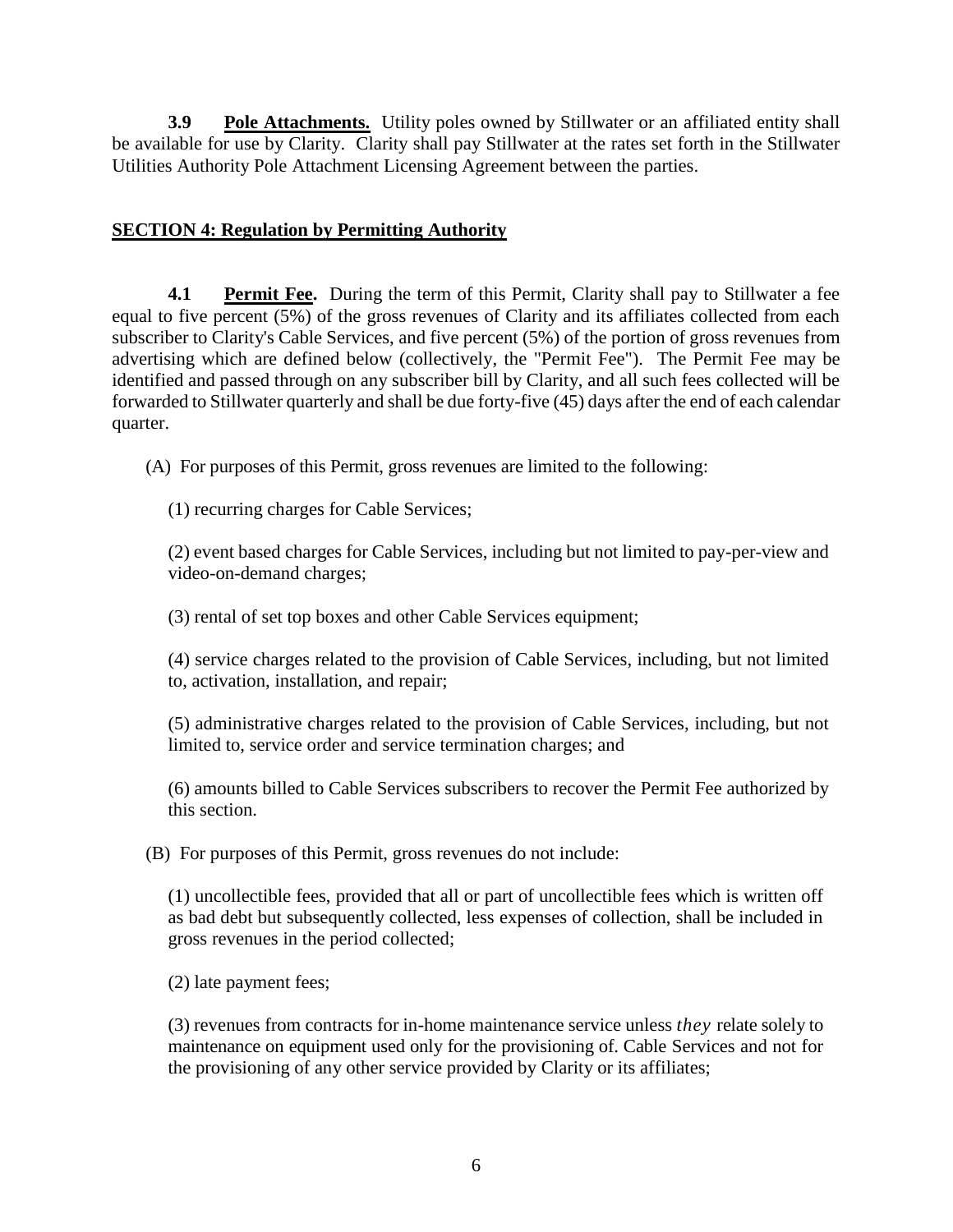(4) amounts billed to Cable Services subscribers to recover taxes, fees or surcharges imposed upon Cable Services subscribers in connection with the provision of Cable Services, other than the Permit Fee authorized by this section;

(5) revenue from the sale of capital assets or surplus equipment; or

(6) charges, other than those described in subsection (A), that are aggregated or bundled with amounts billed to Cable Services subscribers.

(C) Gross revenues which are subject to the Permit Fee paid by Clarity additionally include a pro rata portion of all revenue collected by Clarity pursuant to compensation arrangements for advertising (less any commissions Clarity receives from any third parties for advertising) and home-shopping sales derived from the operation of Clarity's Cable System within the Service Area. Advertising commissions paid to third parties (excluding any refunds, rebates, or discounts the Company may make to advertisers) shall not be deducted from advertising revenue included in gross revenue. The allocation of advertising and home-shopping revenue referred to above shall be based on the number of subscribers in Stillwater divided by the total number of subscribers in relation to the relevant regional or national compensation arrangement.

(D) Bundling discounts shall be apportioned fairly among video and other services. Clarity shall not apportion revenue in such a manner as to avoid the Permit Fee.

(E) The Permit Fee shall not apply to internet-based telephone services offered by Clarity. Should the FCC or any other federal or state governmental authority authorize the collection of such a fee during the term of this Permit, then Clarity shall, upon reasonable notice of the imposition of such a fee by Stillwater, commence remittance of two percent (2%) of the gross revenues collected from the sale of internet-based telephone services during the remaining term of this Permit. *This exclusion shall not apply to the payment of statutory "911" fees; such fees shall be collected and remitted by Clarity beginning the effective date of this Permit*.

(F) In the event that any other video services provider, including but not limited to a cable operator or open video service provider, enters into any agreement *or* makes any arrangement with City during the term of this Permit whereby it is required or allowed to pay a fee to Stillwater that is similar to the Permit Fee described herein, Permit shall allow Clarity to substitute the definition of "gross revenue" set forth in that agreement or arrangement for the definition of "gross revenue" set *forth* in this Permit immediately upon request of Clarity.

Clarity and Stillwater agree that the Permit Fee shall be in lieu of all other concessions, charges, excises, franchise, license, privilege, permit fees, taxes, or assessments *except sales* taxes, personal or real property taxes, and ad valorem taxes.

**4.2 Rates and Charges**. Stillwater may not regulate the rates for the provision of Cable Service or other service, including, but not limited to, ancillary charges relating thereto, except as expressly provided herein and except as may be authorized pursuant to federal and state law. From time to time, and at any time, Clarity has the right to modify its rates and charges, at its discretion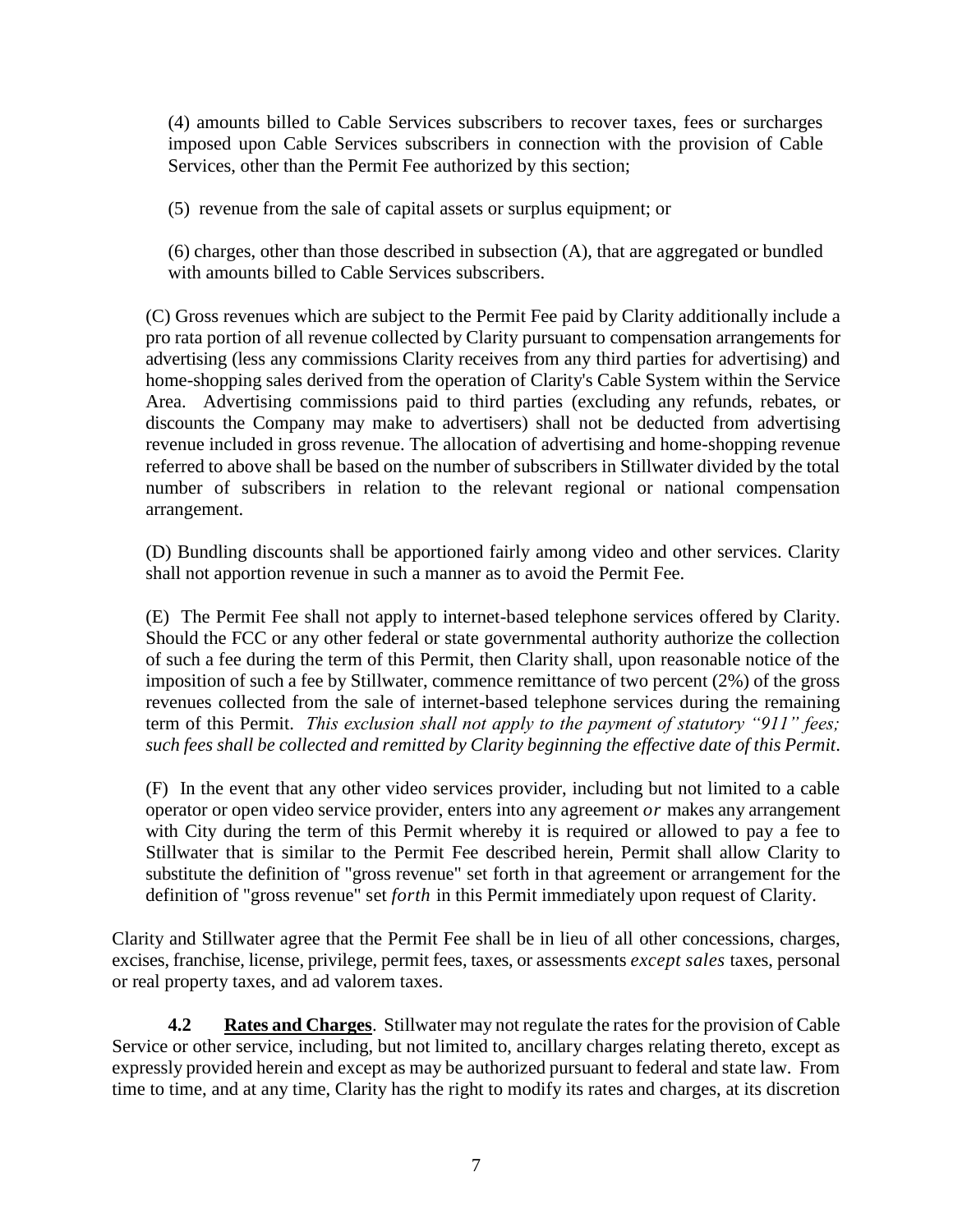and without consent of Stillwater, including, but not limited to, the implementation of additional charges and rates; provided, however, that Clarity shall give notice to Stillwater of any such modifications or additional charges thirty (30) days prior to the effective date thereof.

**4.3 Conditions of Sale**. Except to the extent expressly required by federal or state law, if a renewal or extension of the Permit is denied or the Permit is lawfully terminated, and Stillwater either lawfully acquires ownership of the Cable System or by its actions lawfully effects a transfer of ownership of the Cable System to another party, any such acquisition or transfer shall be at a fair market value, determined on the basis of the Cable System valued as a going concern.

Clarity and Stillwater agree that in the case of a lawful revocation of the Permit, at Clarity's request, which shall be made in its sole discretion, Clarity shall be given a reasonable opportunity to effectuate a transfer of its Cable System to a qualified third party. Stillwater further agrees that during such a period of time, it shall authorize Clarity to continue to operate pursuant to the terms of its prior Permit; however, in no event shall such authorization exceed a period of time greater than six (6) months from the effective date of such revocation. If, at the end of that time, Clarity is unsuccessful in procuring a qualified transferee or assignee of its Cable System which is reasonably acceptable to Stillwater, Clarity and Stillwater may avail themselves of any rights they may have pursuant to federal or state law; it being further agreed that Stillwater's continued operation of its Cable System during the six (6) month period shall not be deemed to be a waiver, nor an extinguishment of, any rights of either Stillwater or Clarity. Notwithstanding anything to the contrary set forth in this Section 4.3, neither Stillwater nor Clarity shall be required to violate federal or state law.

**4.4 Transfer of Permit.** All of the rights and privileges and all of the obligations, duties and liabilities created by this Permit shall pass to and be binding upon the successors of Stillwater and the successors and assigns of Clarity and the same shall not be assigned or transferred without the written approval of the City Council, which approval shall not be unreasonably withheld; provided, however, that this Section shall not prevent the assignment or hypothecation of the Permit by Clarity as security for debt without such approval; and provided further that transfers or assignments of this Permit between any parent and subsidiary corporation or between entities of which at least fifty percent (50%) of the beneficial ownership is held by the same person, persons, or entities which are controlled or managed by the same person, persons, or entities, shall be permitted without the prior approval of Stillwater("intracompany transfers"). Clarity shall notify Stillwater in writing within 30 days of the closing of such intracompany transfer.

## **SECTION 5: Compliance and Monitoring**

**5.1 Books and Records**. Clarity agrees that Stillwater may review such of Clarity's books and records, during normal business hours and on a nondisruptive basis, as are reasonably necessary to monitor compliance with the financial terms hereof. Such records include, but are not limited to, any public records required to be kept by Clarity pursuant to the rules and regulations of the FCC. Notwithstanding anything to the contrary set forth herein, Clarity shall not be required to disclose information which it reasonably deems to be proprietary or confidential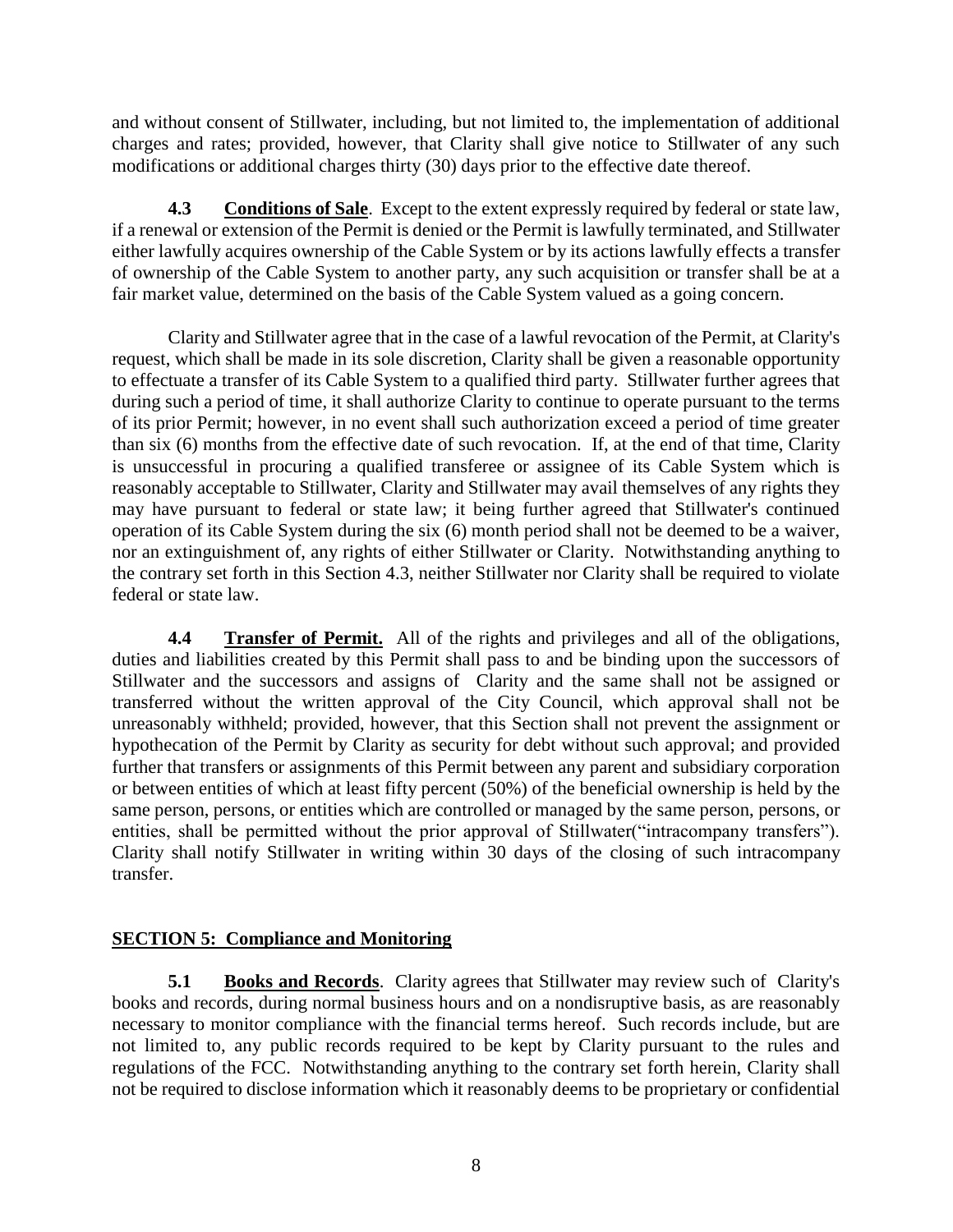in nature. Stillwater agrees to treat any information disclosed to it by Clarity as confidential, to the extent allowed by law, and to disclose it only to employees, representatives, and agents of Stillwater that have a need to know, or in order to enforce the provisions hereof.

## **SECTION 6: Insurance, Indemnification, and Bonds or Other Surety**

**6.1 Insurance Requirements**. Clarity shall maintain in full force and effect during the term of the Permit, at its own cost and expense, Comprehensive General Liability Insurance in the amount of at least \$1,000,000. Such insurance shall designate Stillwater as an additional insured to the liability limits imposed by the Oklahoma Governmental Tort Claims Act, 51 O.S. §151, *et seq.*

**6.2 Indemnification**. Clarity agrees to indemnify, save and hold harmless, and defend Stillwater its officers, boards and employees, from and against any liability for damages and for any liability or claims resulting from property damage or bodily injury (including accidental death) which arise out of Clarity's construction, operation or maintenance of its Cable System, including, but not limited to, reasonable attorneys' fees and costs.

**6.3 Bonds and other Surety**. Except as expressly provided herein, Clarity shall not be required to obtain or maintain bonds or other surety as a condition of being awarded the Permit or continuing its existence. Stillwater acknowledges that the legal, financial, and technical qualifications of Clarity are sufficient to afford compliance with the terms of the Permit and the enforcement thereof. Clarity and Stillwater recognize that the costs associated with bonds and other surety may ultimately be borne by the Subscribers in the form of increased rates for Cable Service or other service. In order to minimize such costs, Stillwater agrees to require bonds and other surety only in such amounts and during such times as there is a reasonably demonstrated need therefor. Stillwater agrees that in no event, however, shall it require a bond or other related surety in an aggregate amount greater than \$100,000 conditioned upon the substantial performance of the material terms, covenants, and conditions of the Permit. Initially, no bond or other surety shall be required. In the event that one is required in the future, Stillwater agrees to give Clarity at least sixty (60) days prior written notice thereof stating the exact reason for the requirement. Such reason must demonstrate a change in Clarity's legal, financial, or technical qualifications which would materially prohibit or impair its ability to comply with the terms of the Permit or afford compliance therewith.

### **SECTION 7: Government and Educational Access; Emergency Alert**

**7.1 Government and Educational Access.** During the term of this Permit, Clarity shall provide to Stillwater, one (1) dedicated, noncommercial access channel for use by Stillwater, and two (2) dedicated, noncommercial access channels for use by educational institutions within the City through Clarity's Cable System so long as Stillwater and the educational institutions designated by Stillwater provide any educational or governmental programming content in a format compatible with Clarity's technology. Stillwater and the educational institutions designated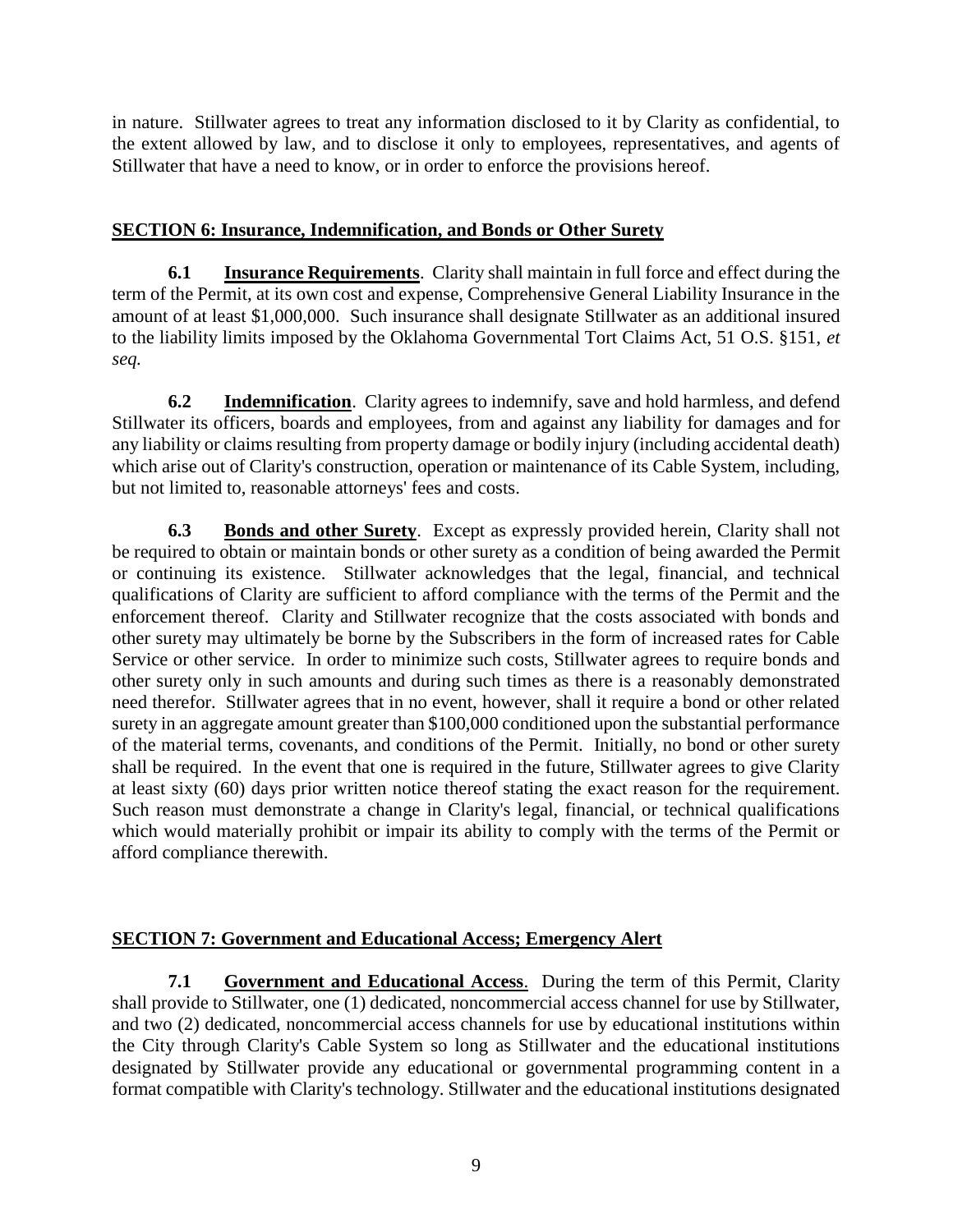by Stillwater shall provide this programming, and Clarity shall receive this programming, at Clarity's signal origination point in Stillwater. Stillwater and the educational institutions designated by Stillwater shall be solely and individually responsible for their own programming content.

**7.2 Emergency Alert.** Clarity shall comply with the federal Emergency Alert System regulations (47 C.F.R. Part 11).

## **SECTION 8: Miscellaneous Provisions**

**8.1 Preemption**. If the FCC or any other federal or state body or agency shall now or hereafter exercise any paramount jurisdiction over the subject matter of the Permit then to the extent such jurisdiction shall preempt and supersede or preclude the exercise of the like jurisdiction by Stillwater the jurisdiction of Stillwater shall cease and no longer exist.

**8.2 Employment Requirements**. Clarity shall afford equal opportunity in employment to all qualified persons. No person shall be discriminated against in employment because of race, color, religion, national origin or sex. Clarity shall maintain and carry out a continuing program of specific practices designed to assure equal opportunity in every aspect of its employment policies and practices.

**8.3 Notice**. Unless expressly otherwise agreed between the parties, every notice or response to be served upon Stillwater or Clarity shall be in writing, and shall be delivered by a properly sealed and correctly addressed envelope by certified or registered mail, postage prepaid, at a Post Office or branch thereof regularly maintained by the U.S. Postal Service. If questioned, the party sending the notice shall have the burden to prove receipt or rejection. Rejected notices shall be deemed delivered. Stillwater and Clarity may designate such other address or addresses from time to time by giving written notice to the other party.

The notices or responses to Stillwater shall be addressed as follows:

City Clerk City of Stillwater 723 South Lewis Street/P.O. Box 1449 Stillwater, Oklahoma 74076

The notices or responses to Clarity shall be addressed as follows:

Clarity Telecom, LLC 5100 S. Broadband Ln. Sioux Falls, SD 57108 Attn: Legal Notices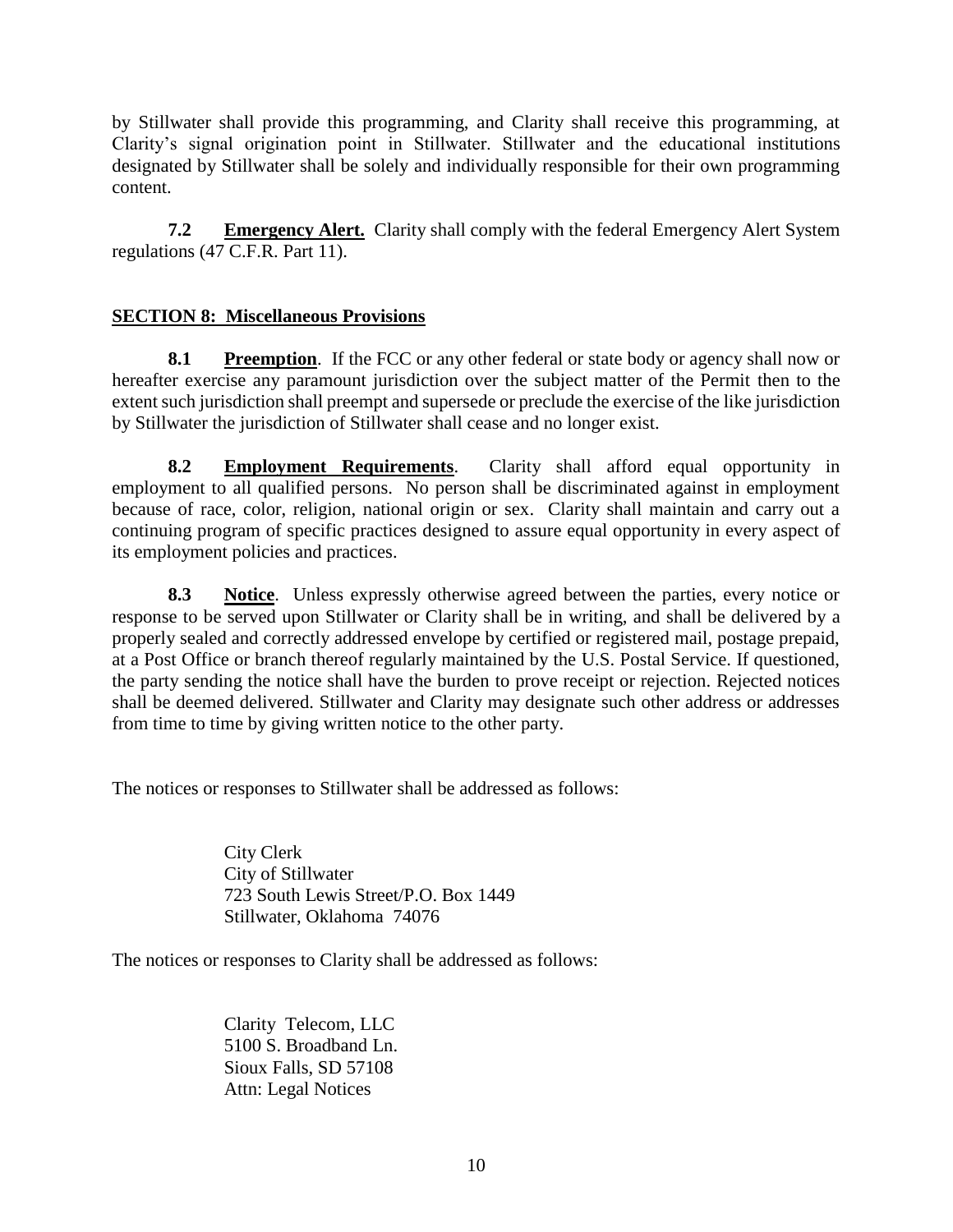Copy to: Clarity Telecom, LLC c/o Holland & Hart LLP 555 17<sup>th</sup> Street, Suite 3200 Denver, CO 80202 Attn: Susan Oakes, Esq.

**8.4 Descriptive Headings**. The captions to Sections contained herein are intended solely to facilitate the reading thereof. Such captions shall not affect the meaning or interpretation of the text herein.

**8.5 Severability**. If any Section, sentence, paragraph, term, or provision hereof is determined to be illegal, invalid, or unconstitutional, by any court of competent jurisdiction or by any state or federal regulatory authority having jurisdiction thereof, such determination shall have no effect on the validity of any other Section, sentence, paragraph, term or provision hereof, all of which shall remain in full force and effect for the term of the Permit or any renewal or renewals thereof.

**8.6 Force Majeure**. The parties shall not be held in default under, or in noncompliance with, the provisions of the Permit, nor suffer any enforcement or penalty relating to noncompliance or default, where such noncompliance or alleged defaults occurred or were caused by circumstances reasonably beyond the ability of the parties to control. This provision includes, but is not limited to, severe or unusual weather conditions, fire, flood, or other acts of God, strikes, work delays caused by failure of utility providers to service, maintain or monitor their utility poles to which Clarity's Cable System is attached, as well as unavailability of materials and/or qualified labor to perform the work necessary.

PASSED, APPROVED AND ADOPTED BY THE STILLWATER CITY COUNCIL THIS DAY OF FEBRUARY, 2022.

> \_\_\_\_\_\_\_\_\_\_\_\_\_\_\_\_\_\_\_\_\_\_\_\_\_\_\_\_\_\_\_\_\_\_ WILLIAM H. JOYCE, MAYOR

(SEAL) ATTEST:

\_\_\_\_\_\_\_\_\_\_\_\_\_\_\_\_\_\_\_\_\_\_\_\_\_\_\_\_\_\_\_\_\_\_\_\_\_ TERESA KADAVY, CITY CLERK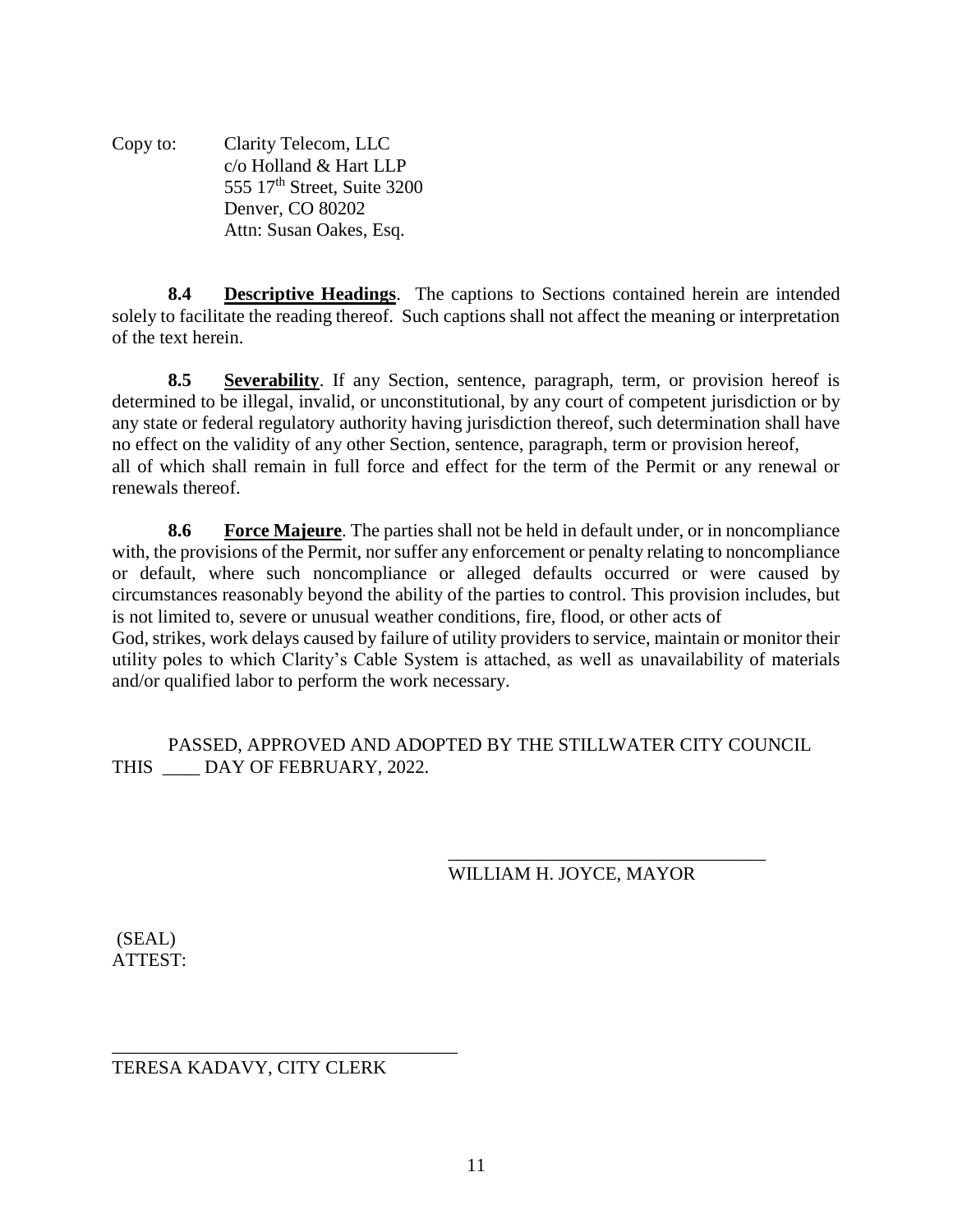# APPROVED AS TO FORM AND LEGALITY THIS \_\_\_DAY OF FEBRUARY, 2022.

#### \_\_\_\_\_\_\_\_\_\_\_\_\_\_\_\_\_\_\_\_\_\_\_\_\_\_\_\_\_\_\_\_\_\_\_\_\_\_\_\_\_\_\_\_\_\_ KIMBERLY CARNLEY, INTERIM CITY ATTORNEY

First Reading: 1-24-2022 Second Reading: